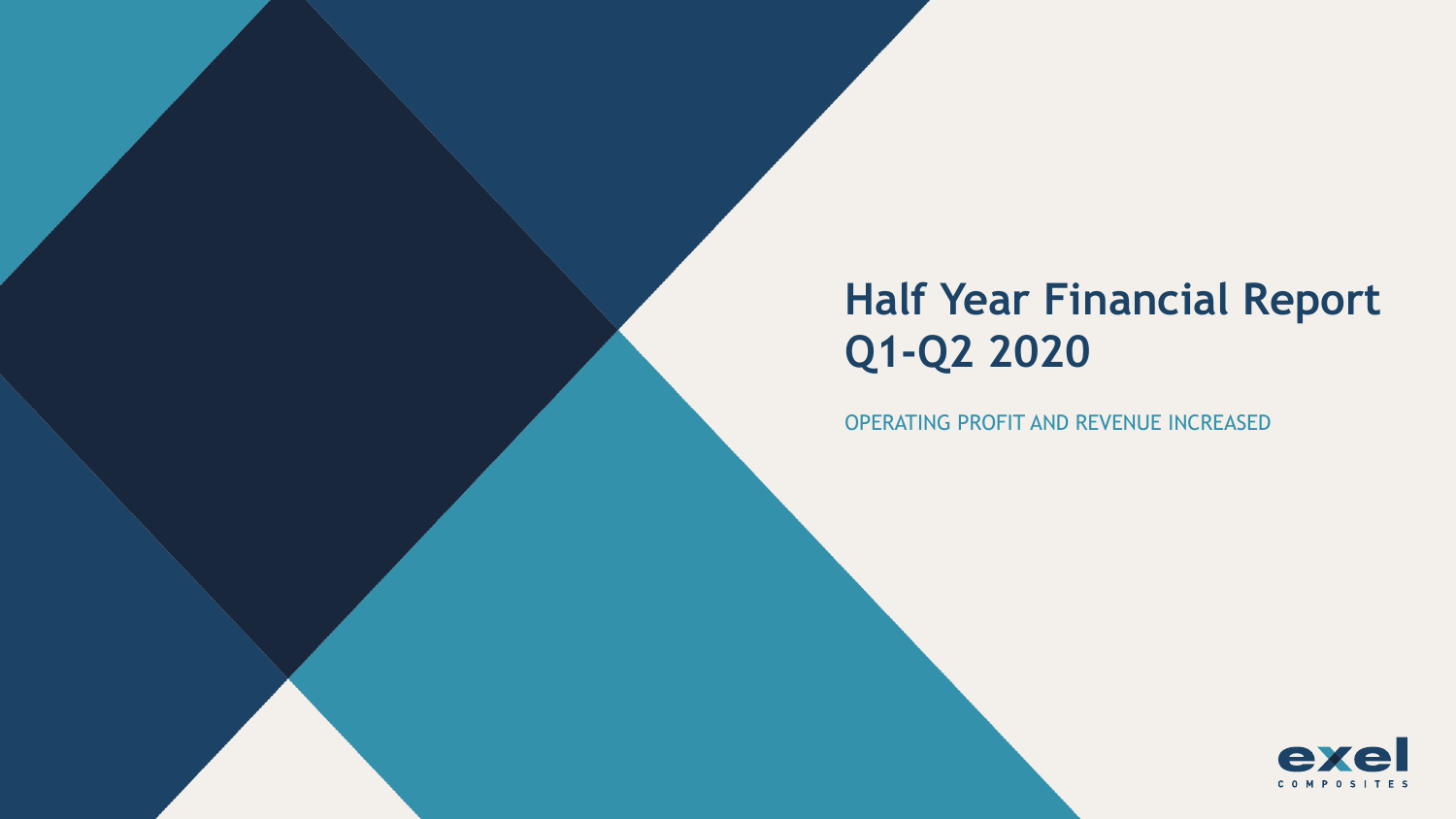#### **Exel Composites overview**



**Global technology company and the world's largest manufacturer of pultruded and pull-wound composite products.**

**Customers in over** 

**50**

**countries**

**In business for** 

**60 years**

**103.8** (96.6) Revenue EUR million, 2019 (2018)

**7.2** (5.0) Adjusted operating profit EUR million, 2019 (2018)

**648** (675) Employees End of 2019 (2018)

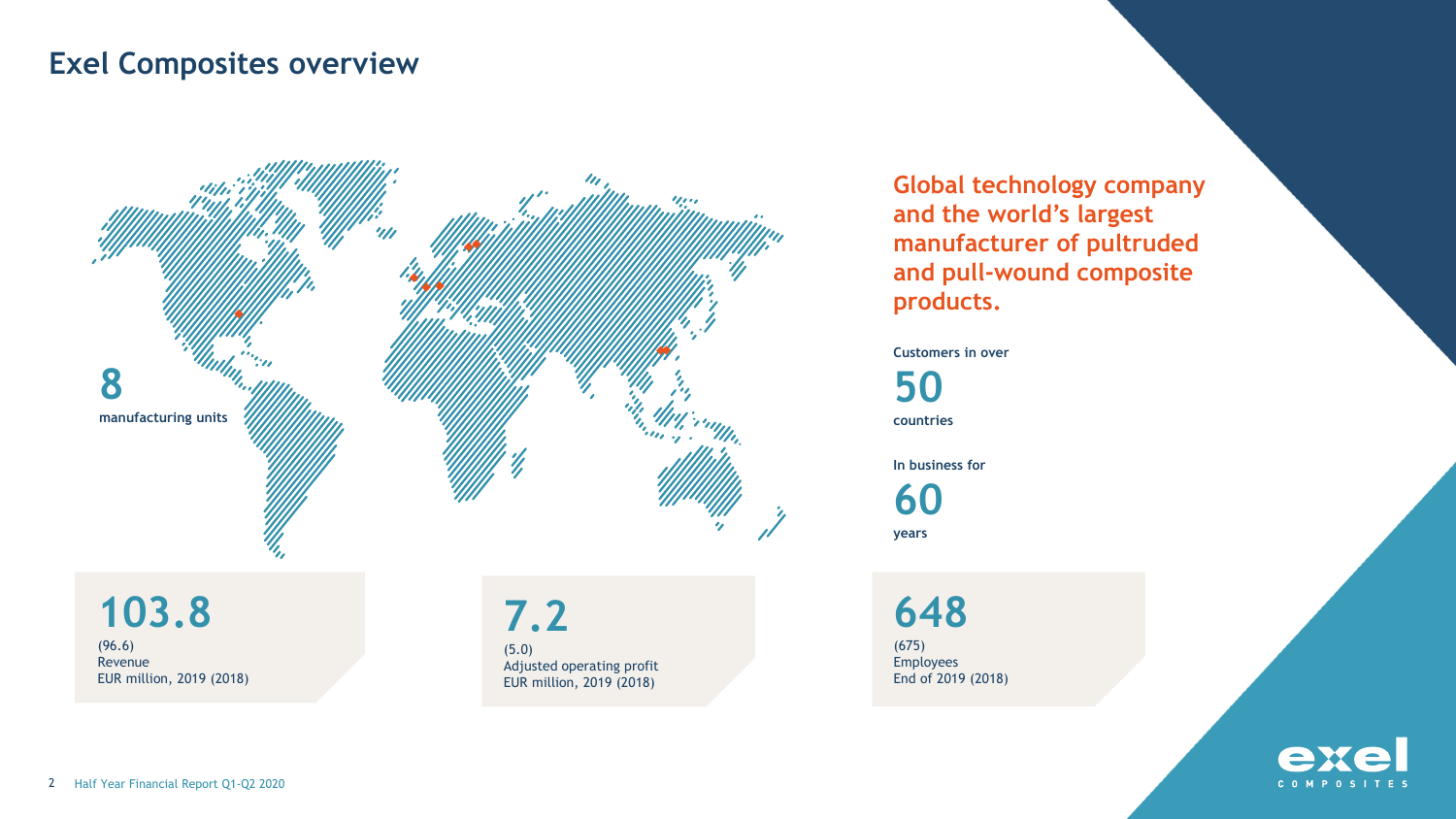# **Q2 2020 highlights**



On one hand, order intake suffered from Covid-19 related uncertainty and cautiousness among customers.

On the other hand, we recorded a sizable order in Buildings and infrastructure to be delivered mainly in 2021.

96.6

26.7

 $23.1$ 

25.3

21.5

 $Q1 - Q4$ 

2018

Increase of deliveries especially in Wind power to the Asia-Pacific region.

Volume decline in other customer industries globally, mainly attributable to the Covid-19 pandemic.

103.8

26.6

23.6

26.5

 $27.1$ 

 $Q1 - Q4$ 

2019

55.0

 $27.2$ 

27.8

 $Q1-Q2$ 

2020



#### **Order intake Revenue Revenue Revenue Adjusted operating profit**

Operating profit increased despite the effects from the pandemic.

Improved profitability of the business unit in the USA was the main factor behind positive development of Group operating profit.

- The Covid-19 pandemic impacted Exel Composites' operations in Europe and the United States, while in China our factories operated normally.
- Activity level increased towards the end of the quarter, based on which it seems that the business environment is developing favorably. However, there is still a risk that the pandemic continues or expands.

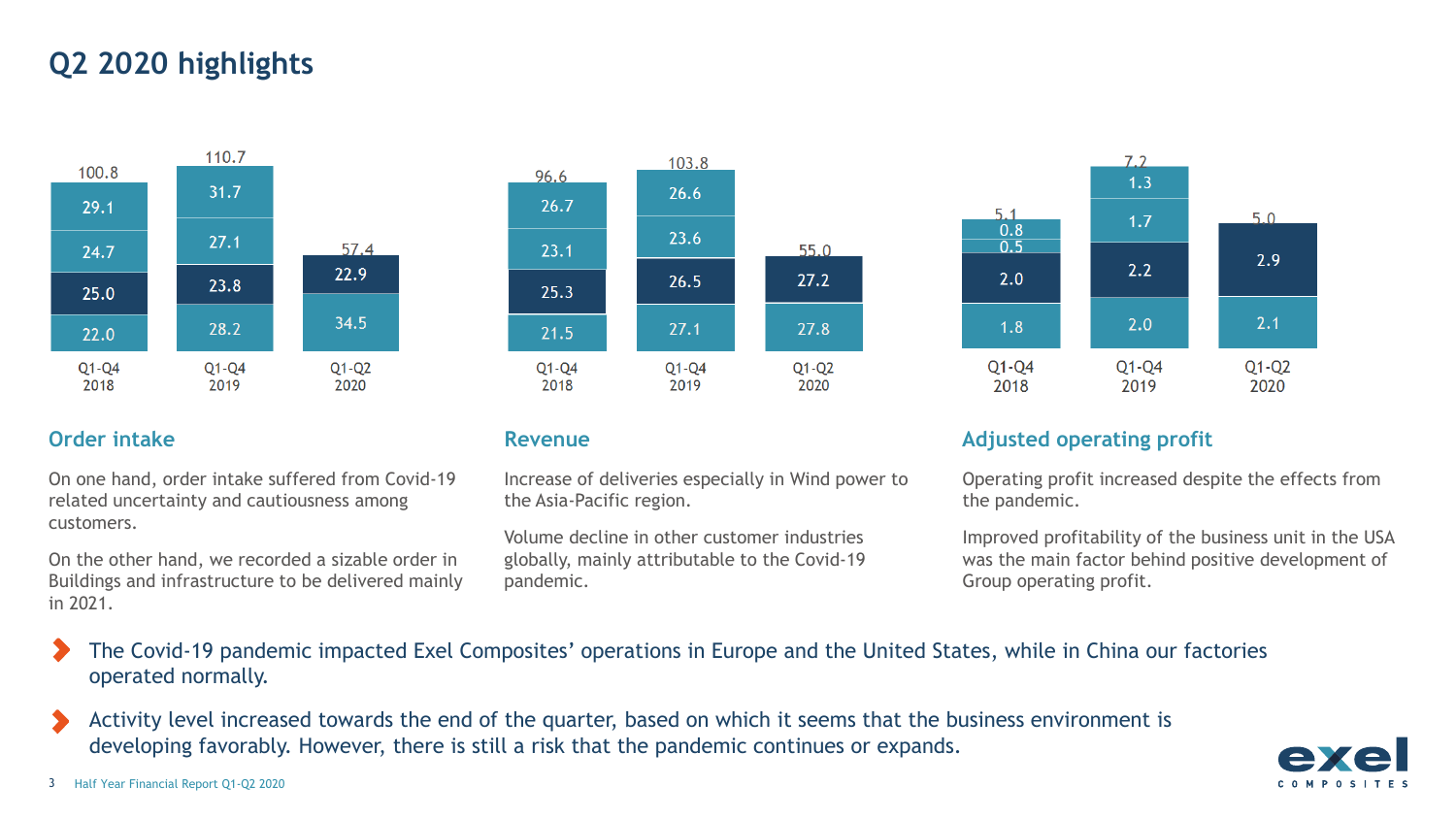## **Order backlog was EUR 32.6 million at the end of Q2 2020**



-Order backlog, EUR million, end of period



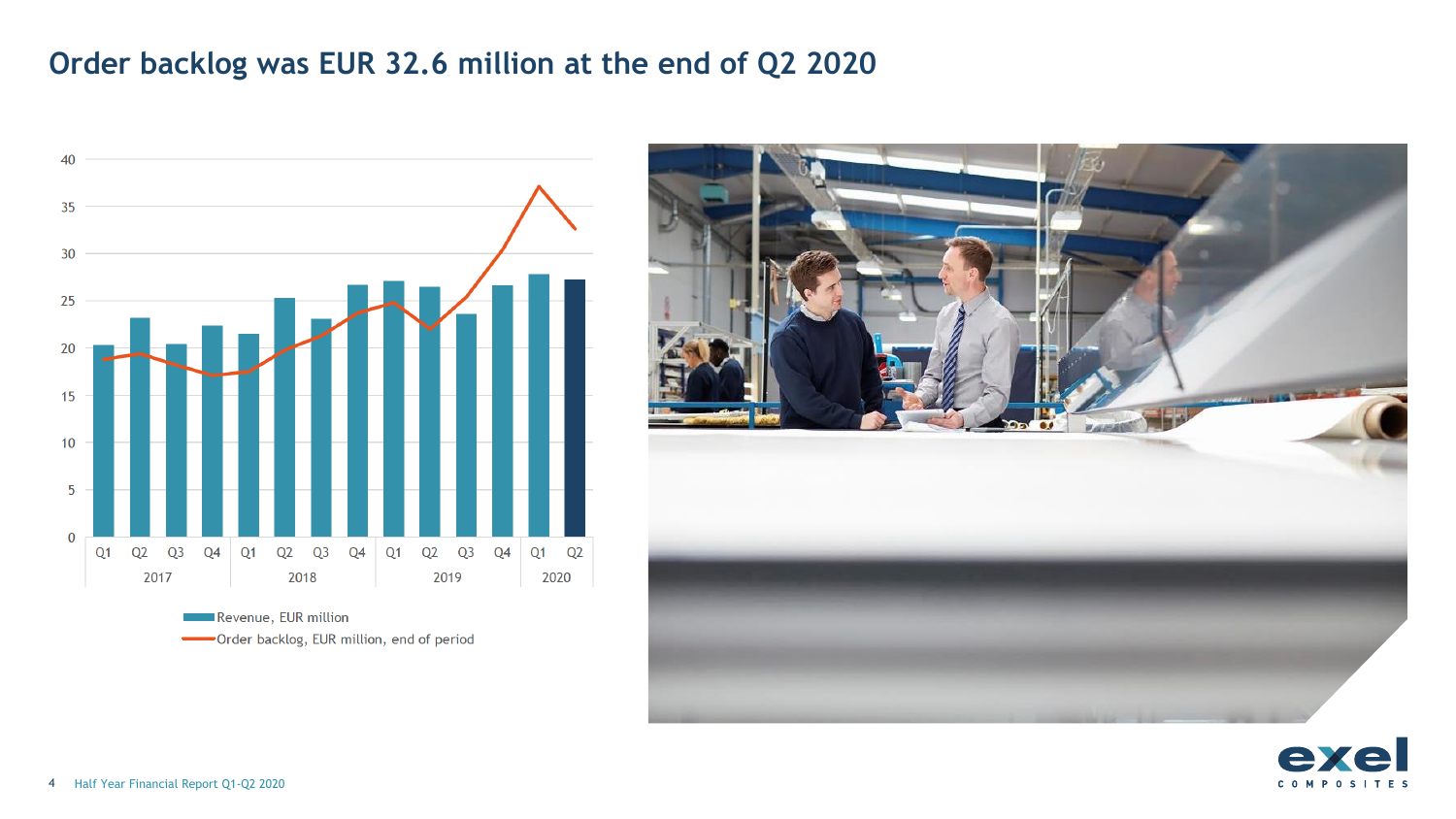# **Revenue growth in Q1-Q2 2020 mainly due to improved sales mix**



1) Volume impact calculated as difference in kilograms of delivered products times prior year average sales price/kg.

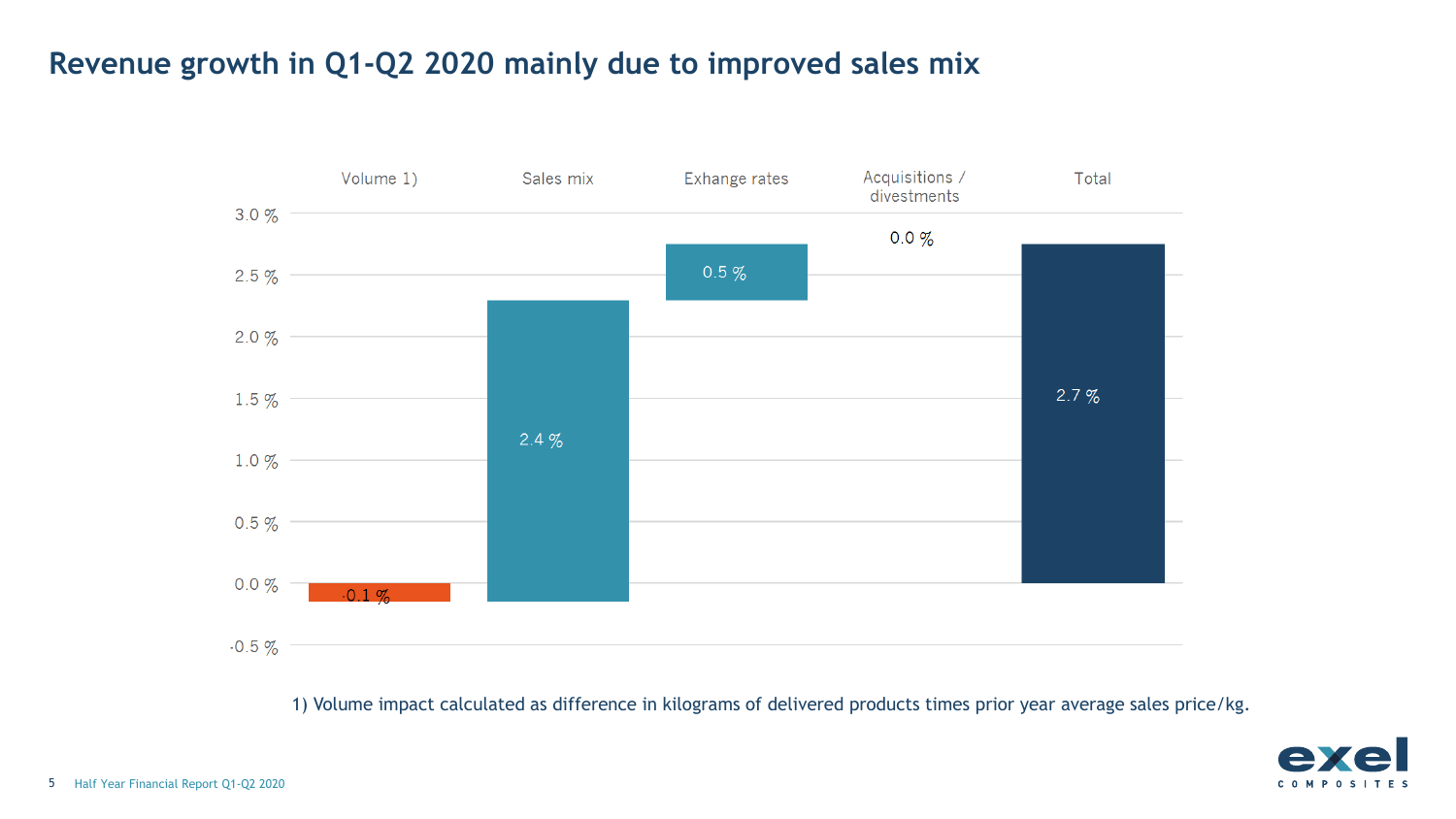### **Revenue increased supported by deliveries in Wind power customer industry**





н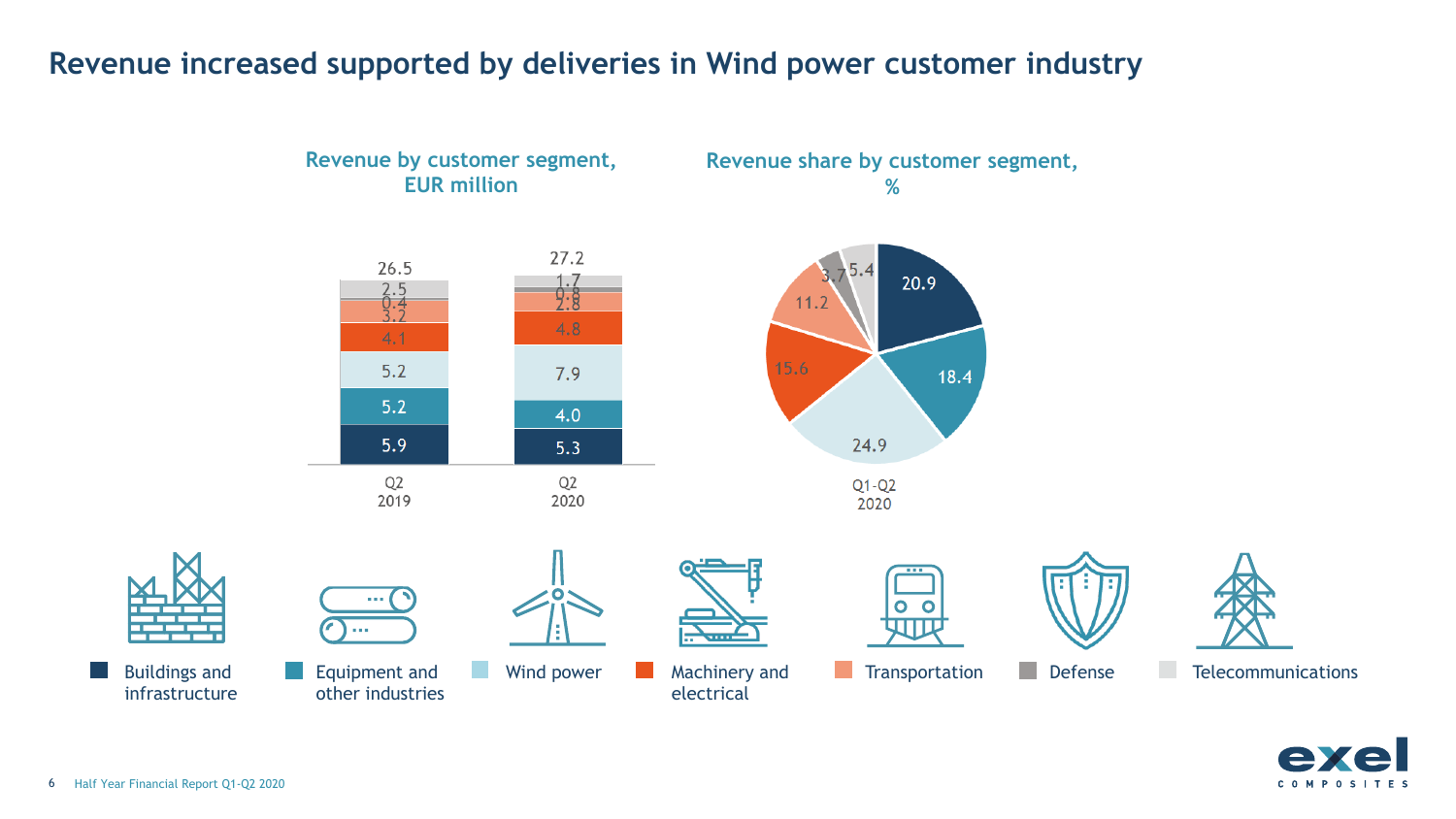## **Revenue growth especially in the Asia-Pacific region**



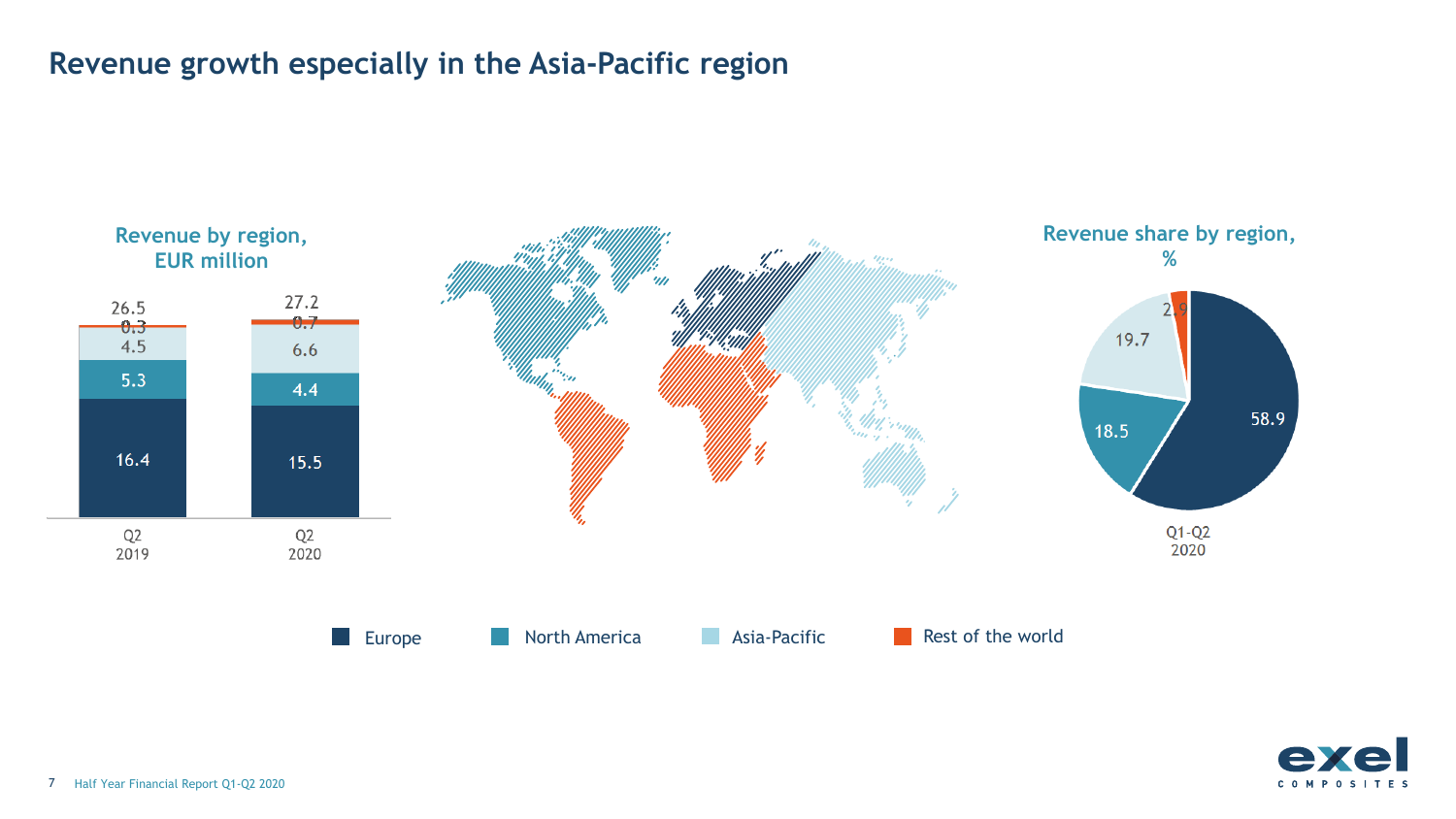### **Operating profit increased to 2.8 in Q2 2020 despite the effects of the pandemic**



- Adjusted operating profit was EUR 2.9 million in Q2 2020
- Improved profitability of the  $\blacklozenge$ business unit in the USA was the main factor behind the positive development of Group operating profit.

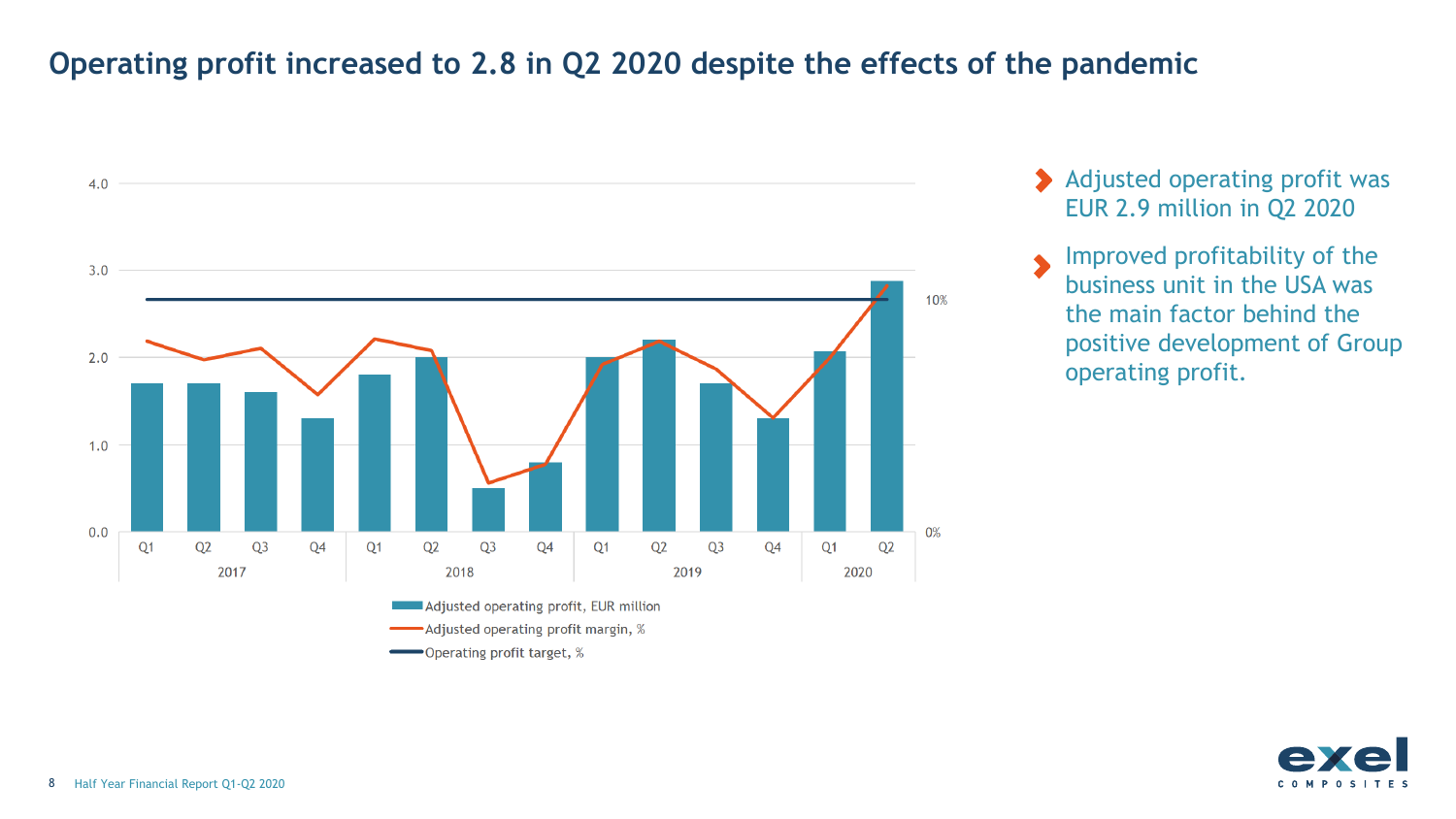# **Return on capital employed at 14.2% in Q1-Q2 2020**





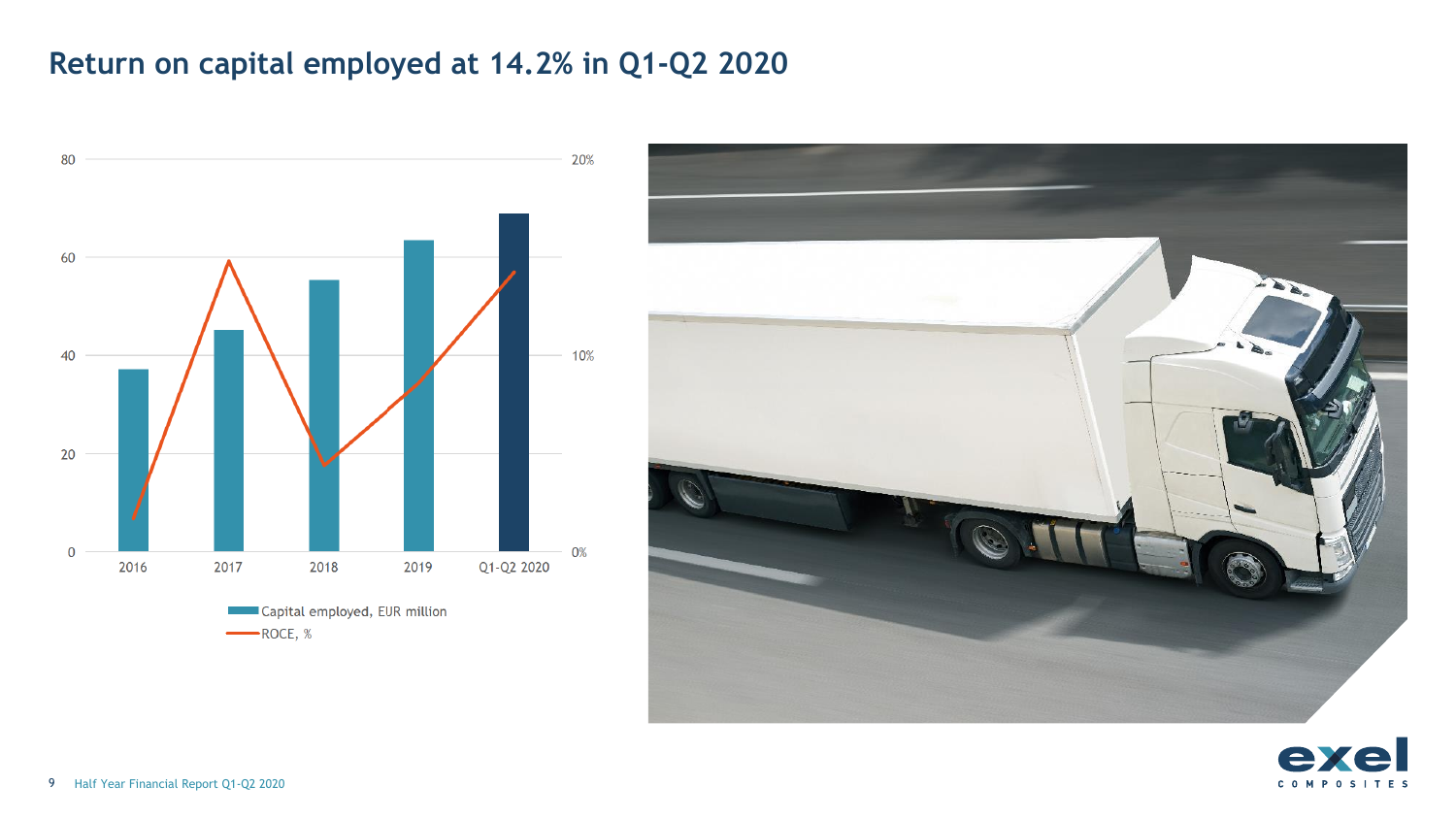### **Impacts of the Covid-19-pandemic in Q2 2020**

In Q2 2020, the pandemic impacted Exel Composites' operations in Europe and the United States, while in China our factories operated normally.

Order intake suffered from Covid-19 related uncertainty and cautiousness among customers, but declined only slightly due to a sizable order recorded.

Liquidity and cash situation good.

Close and continuous interaction with customers, suppliers and business partners.

Actions continued to ensure safety and business continuity.

Close monitoring of the situation is a priority for us.

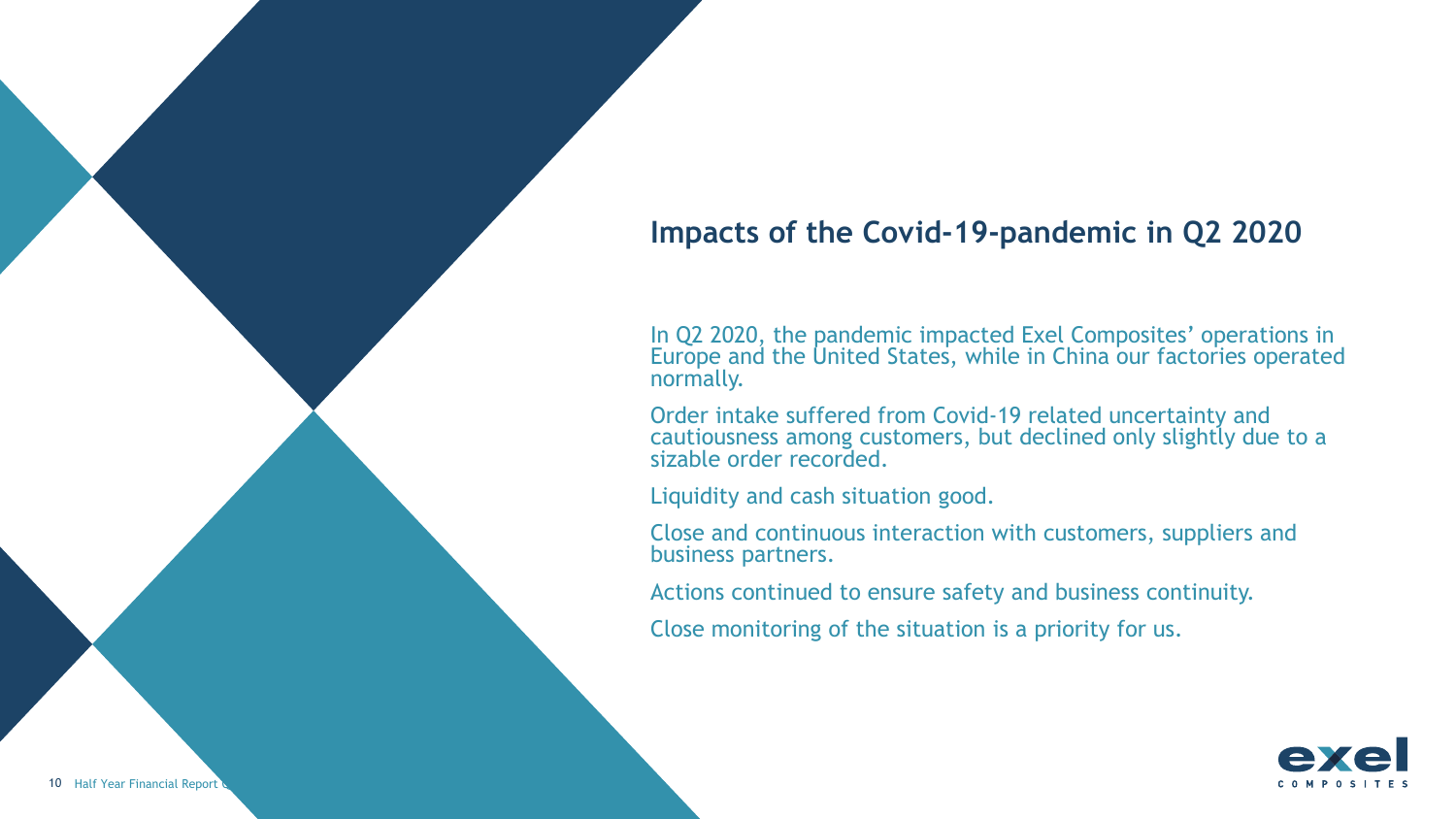#### **Guidance for 2020**

Exel Composites withdrew its guidance on 6 May 2020 as a consequence of increased uncertainty and poor short-term predictability due to the Covid-19 pandemic. The impact of the pandemic on the company depends on the duration and severity of the crisis. The company will specify its guidance for 2020 later during the year when a more reliable estimate can be made.

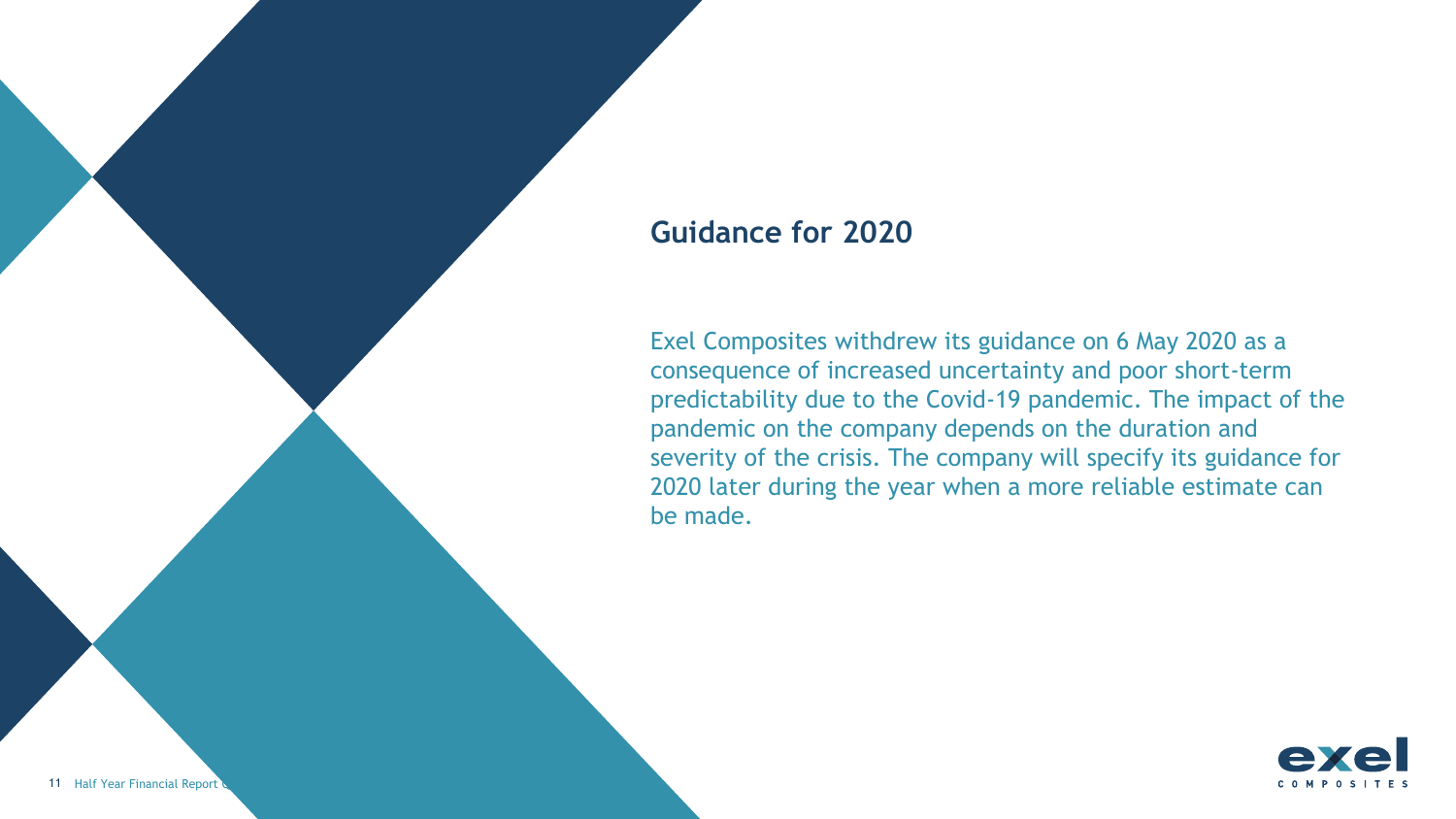#### **More information at www.exelcomposites.com**

#### **Financial calendar 2020**

- Financial Statements Release 2019 18 February 2020
- Business Review Q1 2020 6 May 2020
- Half Year Financial Report Q1-Q2 2020 21 July 2020  $\blacktriangleright$
- Business Review Q1-Q3 2020 30 October 2020

#### **Your IR contacts**

President and CEO +358 50 511 8288 riku.kytomaki@exelcomposites.com

CFO +358 50 3477 462 mikko.kettunen@exelcomposites.com

#### **Riku Kytömäki Mikko Kettunen Noora Koikkalainen**

Investor Relations Manager +358 50 562 6552 noora.koikkalainen@exelcomposites.com